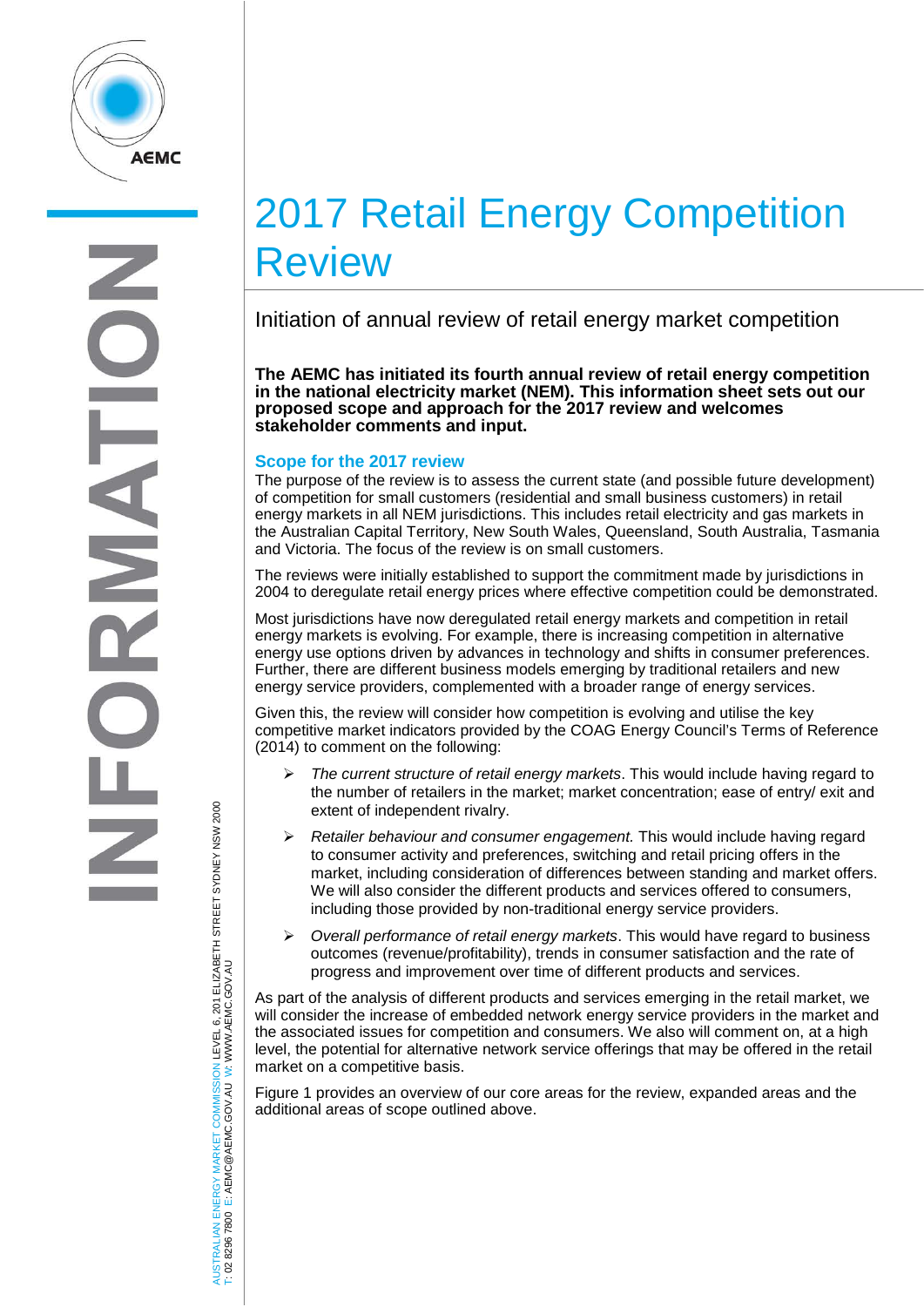#### **Figure 1: Overview of scope of the 2017 review**

**The AEMC has commenced its fourth annual review of retail competition in electricity and gas markets across the NEM** 



## **Approach for the assessment of competition**

Similar to previous years, no one set of indicators will be used to determine effectiveness of competition in retail energy markets in the NEM.

Previously, the following key competitive market indicators have been used as part of the overall assessment of state of competition in electricity and gas retail markets:

- Customer activity
- Customer outcomes
- Barriers to entry/exit or expansion
- Independent rivalry
- Competitive retail prices

For the 2017 review, we will still consider these indicators but apply them in accordance with the framework provided in Figure 2. Our framework applies a structure-conductperformance paradigm. This considers the interaction between how a market is structured, the degree of competition between providers, behaviour of consumers, and, in turn, the outcomes the market delivers for consumers and businesses (in terms of price, range of products, consumer satisfaction levels, and profitability).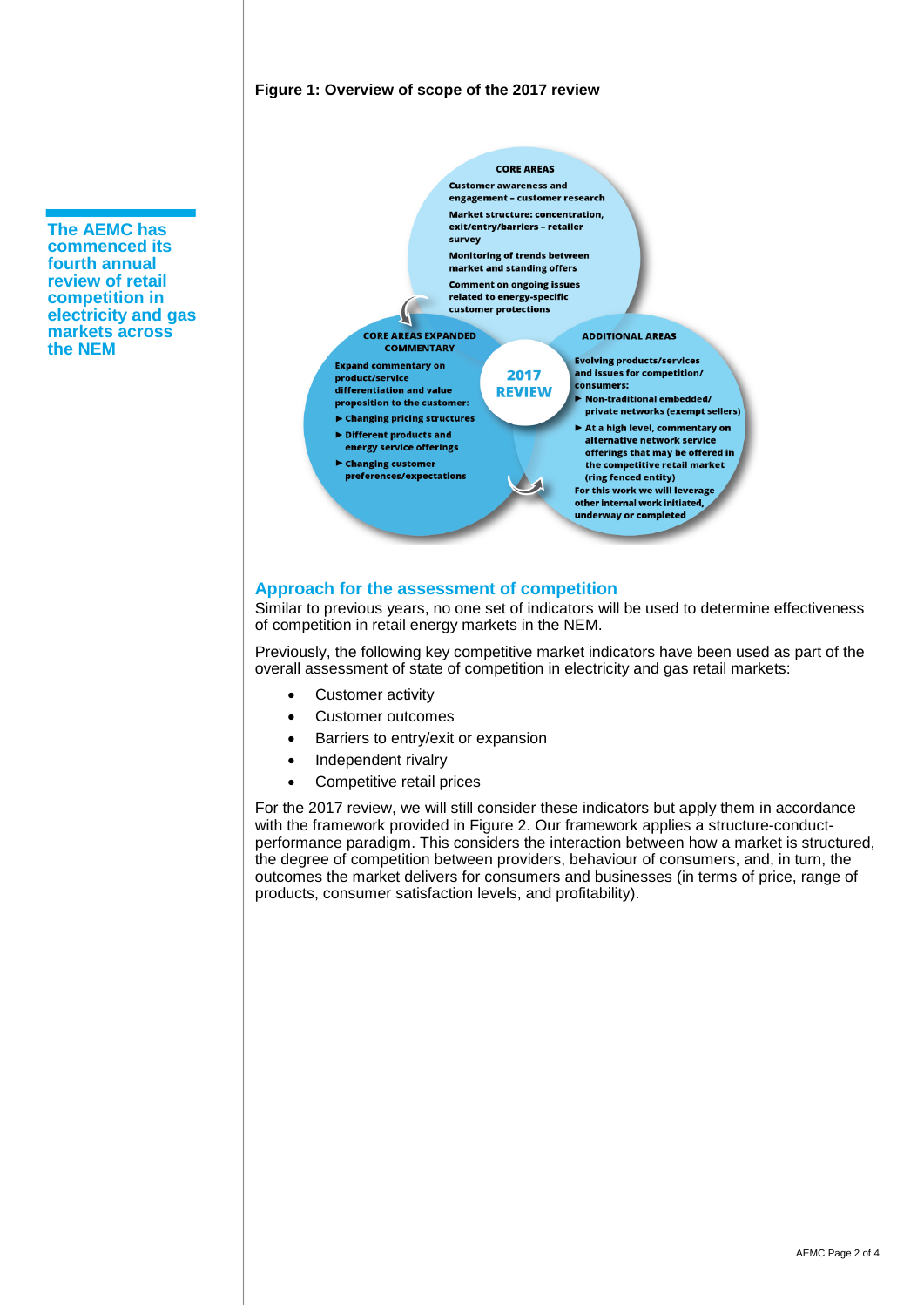#### **Figure 2: Summary of scope and approach**



Our final report will deliver the following advice:

- state (and likely future development) of competition in NEM;
- trends in retail markets over time; and
- recommendations to improve retail competition in electricity and gas markets across NEM jurisdictions.

The report will be evidence-based and draw from a range of information sources and data. This includes information from:

- stakeholders;
- the quantitative customer research;
- retailer survey/interviews;
- international experience and information where relevant; and
- data provided by ombudsmen, retailers, jurisdictional regulators, the Australian Energy Regulator and the Australian Energy Market Operator.

While we are not seeking stakeholder submissions, we welcome comments on our scope and approach for the 2017 review. Comments can be provided by contacting Alan Rai or Lisa Shrimpton by 15 February 2017 (contact details below).

#### **Timelines**

| Scoping, data gathering, stakeholder<br>comments on scope and approach | December 2016 - February 2017 |
|------------------------------------------------------------------------|-------------------------------|
| Analysis and drafting                                                  | March - April 2017            |
| Final Report publication                                               | 30 June 2017                  |

**The final report will provide advice on state of competition in retail energy markets across the NEM.**